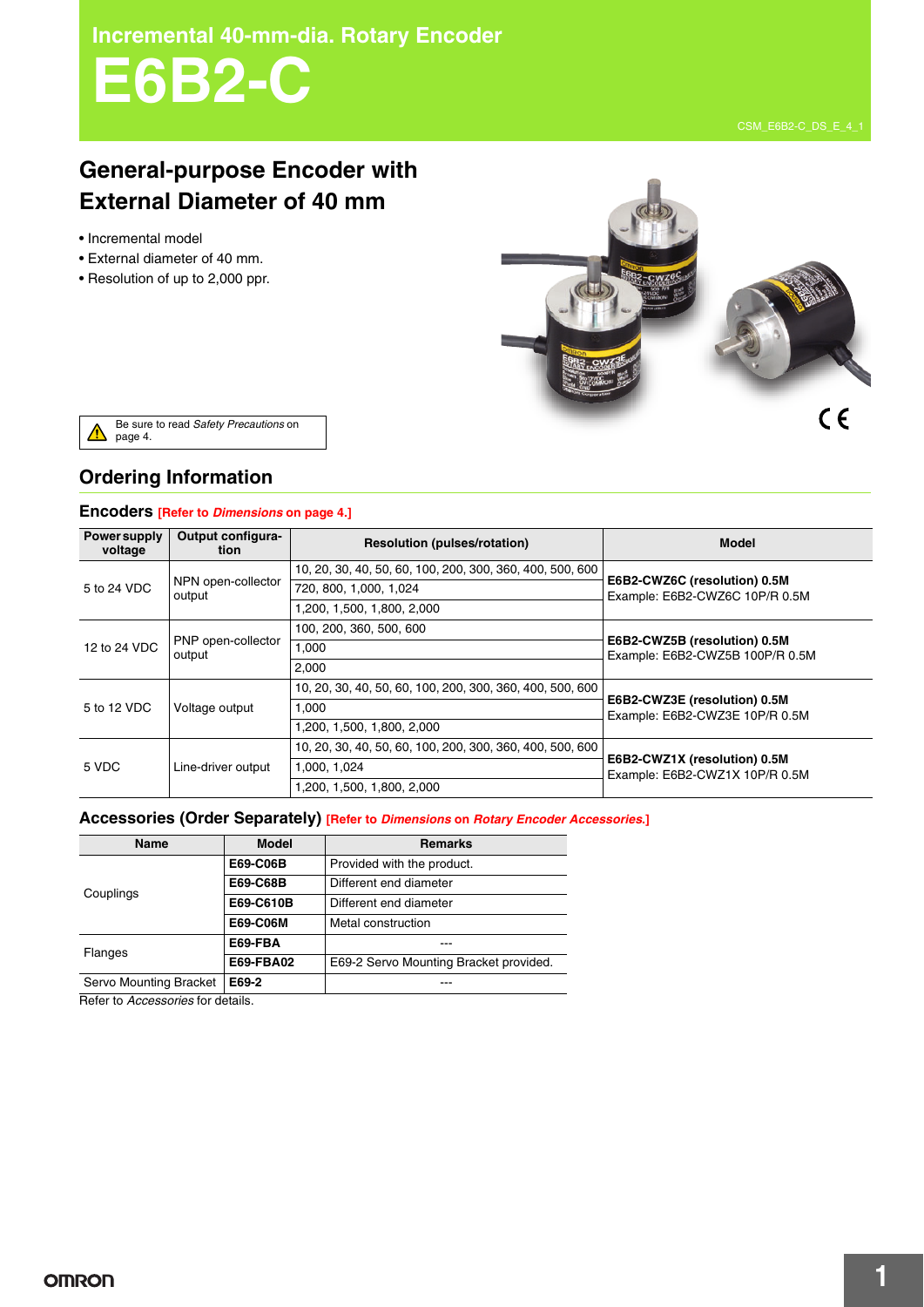# **E6B2-C**

## **Ratings and Specifications**

| <b>Item</b><br>Model                       |        | E6B2-CWZ6C                                                                                                                 | E6B2-CWZ5B                                                                                                                    | E6B2-CWZ3E                                                                                                               | E6B2-CWZ1X                                                                                                                                                   |  |  |
|--------------------------------------------|--------|----------------------------------------------------------------------------------------------------------------------------|-------------------------------------------------------------------------------------------------------------------------------|--------------------------------------------------------------------------------------------------------------------------|--------------------------------------------------------------------------------------------------------------------------------------------------------------|--|--|
| Power supply<br>voltage                    |        | 5 VDC -5% to 24 VDC<br>+15%, ripple $(p-p)$ : 5% max.                                                                      | 12 VDC -10% to 24 VDC<br>+15%, ripple $(p-p)$ : 5% max.                                                                       | 5 VDC -5% to 12 VDC<br>+10%, ripple $(p-p)$ : 5% max.                                                                    | 5 VDC $\pm 5\%$ , ripple (p-p):<br>5% max.                                                                                                                   |  |  |
| <b>Current</b><br>consumption *1           |        | 80 mA max.                                                                                                                 | 100 mA max.                                                                                                                   |                                                                                                                          | 160 mA max.                                                                                                                                                  |  |  |
| <b>Resolution</b><br>(pulses/rotation)     |        | 10, 20, 30, 40, 50, 60, 100,<br>200, 300, 360, 400, 500, 600,<br>720, 800, 1,000, 1,024,<br>1,200, 1,500, 1,800, 2,000     | 100, 200, 360, 500, 600,<br>1,000, 2,000                                                                                      | 10, 20, 30, 40, 50, 60, 100,<br>200, 300, 360, 400, 500, 600,<br>1,000, 1,200, 1,500, 1,800,<br>2,000                    | 10, 20, 30, 40, 50, 60, 100,<br>200, 300, 360, 400, 500, 600,<br>1,000, 1,024, 1,200, 1,500,<br>1,800, 2,000                                                 |  |  |
| <b>Output phases</b>                       |        | Phases A, B, and Z                                                                                                         | Phases A, $\overline{A}$ , B, $\overline{B}$ , Z, and $\overline{Z}$                                                          |                                                                                                                          |                                                                                                                                                              |  |  |
| <b>Phase difference</b><br>between outputs |        | 90° $\pm$ 45° between A and B (1/4 T $\pm$ 1/8 T)                                                                          |                                                                                                                               |                                                                                                                          |                                                                                                                                                              |  |  |
| Output<br>configuration                    |        | NPN open-collector output                                                                                                  | PNP open-collector output                                                                                                     | Voltage output (NPN output)                                                                                              | Line driver output *2                                                                                                                                        |  |  |
| <b>Output capacity</b>                     |        | Applied voltage: 30 VDC<br>max.<br>Sink current: 35 mA max.<br>Residual voltage: 0.4 V max.<br>(at sink current of 35 mA)  | Applied voltage: 30 VDC<br>max.<br>Source current: 35 mA max.<br>Residual voltage: 0.4 V max.<br>(at source current of 35 mA) | Output resistance: $2 k\Omega$<br>Sink current: 20 mA max.<br>Residual voltage: 0.4 V max.<br>(at sink current of 20 mA) | AM26LS31 equivalent<br>Output current<br>High level: $I_0 = -20$ mA<br>Low level: $Is = 20 mA$<br>Output voltage:<br>$V_0 = 2.5 V min.$<br>$Vs = 0.5 V$ max. |  |  |
| <b>Maximum</b><br>response<br>frequency *3 |        | 100 kHz                                                                                                                    | 50 kHz                                                                                                                        | 100 kHz                                                                                                                  |                                                                                                                                                              |  |  |
| <b>Rise and fall times</b><br>of output    |        | 1 µs max. (Control output<br>voltage: 5 V, Load resis-<br>tance: 1 $k\Omega$ , Cable length:<br>2 m max.                   | 1 µs max. (Cable length: 2 m max., Sink current: 10 mA)                                                                       |                                                                                                                          | $0.1 \,\mu s$ max. (Cable length:<br>2 m max., $I_0 = -20$ mA, $I_s =$<br>20 mA)                                                                             |  |  |
| <b>Starting torque</b>                     |        | $0.98$ mN $\cdot$ m max.                                                                                                   |                                                                                                                               |                                                                                                                          |                                                                                                                                                              |  |  |
| <b>Moment of inertia</b>                   |        | 1×10 <sup>-6</sup> kg·m <sup>2</sup> max.; $3 \times 10^{-7}$ kg·m <sup>2</sup> max. at 600 P/R max.                       |                                                                                                                               |                                                                                                                          |                                                                                                                                                              |  |  |
| <b>Shaft</b>                               | Radial | 30 N                                                                                                                       |                                                                                                                               |                                                                                                                          |                                                                                                                                                              |  |  |
| load-<br>ing                               | Thrust | 20 N                                                                                                                       |                                                                                                                               |                                                                                                                          |                                                                                                                                                              |  |  |
| <b>Maximum</b><br>permissible speed        |        | 6,000 r/min                                                                                                                |                                                                                                                               |                                                                                                                          |                                                                                                                                                              |  |  |
| <b>Protection circuits</b>                 |        | Power supply reverse polarity protection, Load short-circuit protection                                                    | $\overline{a}$                                                                                                                |                                                                                                                          |                                                                                                                                                              |  |  |
| <b>Ambient</b><br>temperature range        |        | Operating: -10 to 70°C (with no icing), Storage: -25 to 85°C (with no icing)                                               |                                                                                                                               |                                                                                                                          |                                                                                                                                                              |  |  |
| <b>Ambient humidity</b><br>range           |        | Operating/Storage: 35% to 85% (with no condensation)                                                                       |                                                                                                                               |                                                                                                                          |                                                                                                                                                              |  |  |
| <b>Insulation</b><br>resistance            |        | 20 MΩ min. (at 500 VDC) between current-carrying parts and case                                                            |                                                                                                                               |                                                                                                                          |                                                                                                                                                              |  |  |
| Dielectric strength                        |        | 500 VAC, 50/60 Hz for 1 min between current-carrying parts and case                                                        |                                                                                                                               |                                                                                                                          |                                                                                                                                                              |  |  |
| <b>Vibration</b><br>resistance             |        | Destruction: 10 to 500 Hz, 150 m/s <sup>2</sup> or 2-mm double amplitude for 11 min 3 times each in X, Y, and Z directions |                                                                                                                               |                                                                                                                          |                                                                                                                                                              |  |  |
| <b>Shock resistance</b>                    |        | Destruction: 1,000m/s <sup>2</sup> 3 times each in X, Y, and Z directions                                                  |                                                                                                                               |                                                                                                                          |                                                                                                                                                              |  |  |
| Degree of<br>protection                    |        | IEC 60529 IP50                                                                                                             |                                                                                                                               |                                                                                                                          |                                                                                                                                                              |  |  |
| <b>Connection</b><br>method                |        | Pre-wired Models (Standard cable length: 500 mm)                                                                           |                                                                                                                               |                                                                                                                          |                                                                                                                                                              |  |  |
| <b>Materials</b>                           |        | Case: ABS, Main unit: Aluminum, Shaft: SUS420J2                                                                            |                                                                                                                               |                                                                                                                          |                                                                                                                                                              |  |  |
| Weight<br>(packed state)                   |        | Approx. 100 g                                                                                                              |                                                                                                                               |                                                                                                                          |                                                                                                                                                              |  |  |
| <b>Accessories</b>                         |        | Coupling, Hexagonal wrench, Instruction manual                                                                             |                                                                                                                               |                                                                                                                          |                                                                                                                                                              |  |  |

\*1. An inrush current of approximately 9 A will flow for approximately 0.3 ms when the power is turned ON.<br>\*2. The line driver output is a data transmission circuit compatible with RS-422A and long-distance transmission is equivalent to AM26LS31.

\*3. The maximum electrical response speed is determined by the resolution and maximum response frequency as follows:

The maximum electrical response speed (rpm) =  $\frac{\text{Maximum response frequency}}{\text{Resolution}} \times 60$ 

This means that the E6B2-C Rotary Encoder will not operate electrically if its speed exceeds the maximum electrical response speed.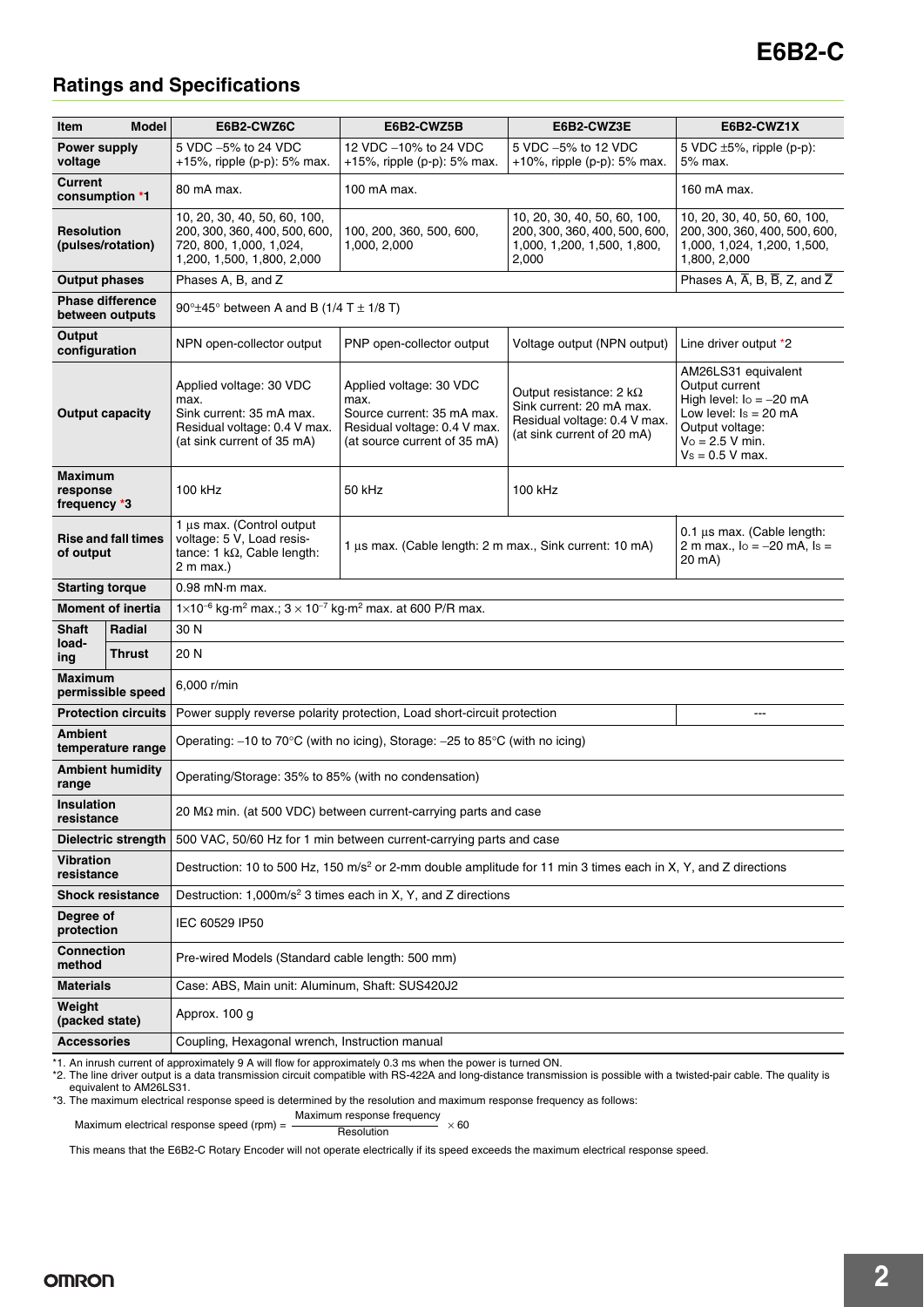# **E6B2-C**

## **I/O Circuit Diagrams**



Note: 1. The shielded cable outer core (shield) is not connected to the inner area or to the case.

2. The phase A, phase B, and phase Z circuits are all identical.

3. Normally, connect GND to 0 V or to an external ground.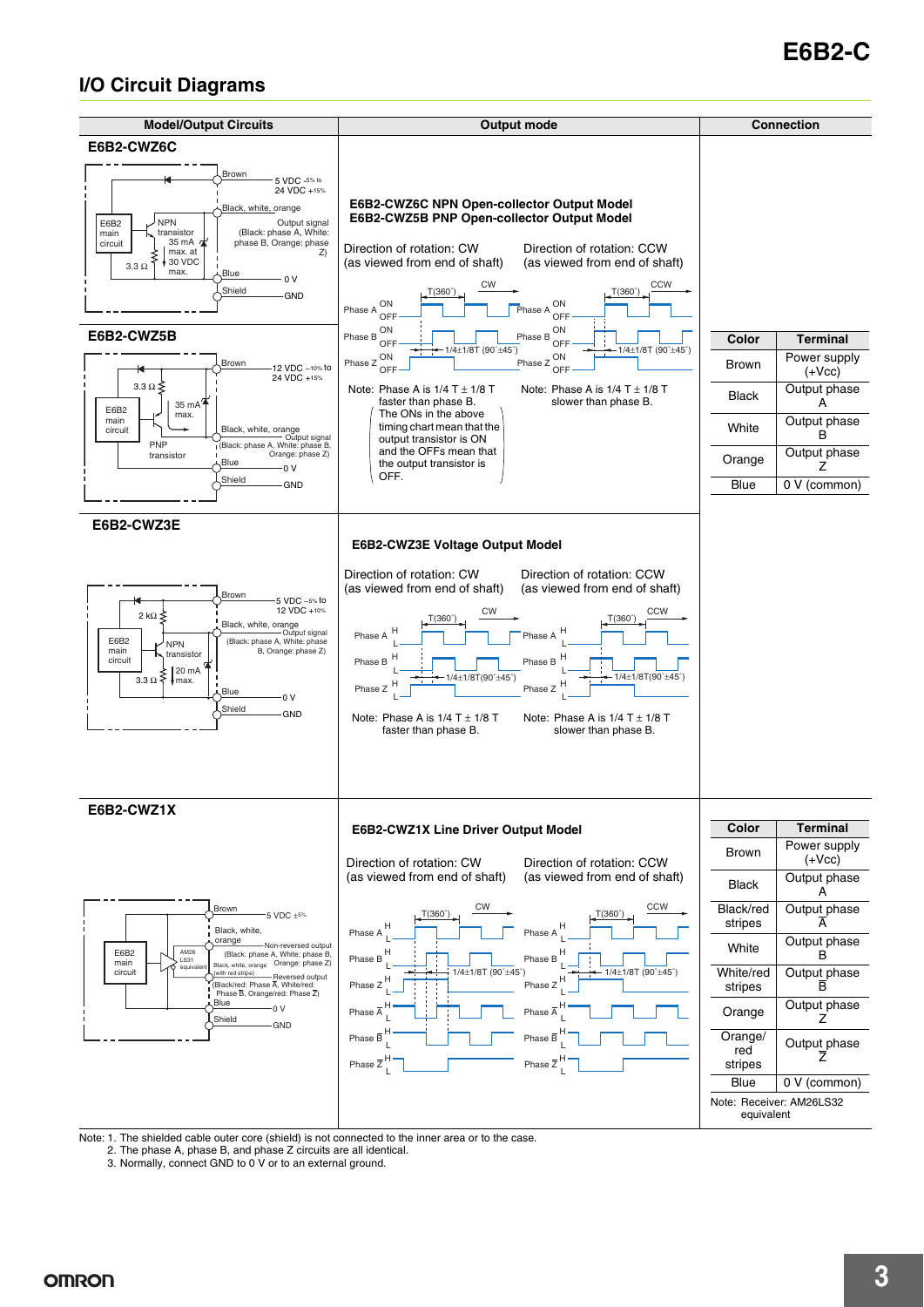## **Safety Precautions**

## **Refer to** *Warranty and Limitations of Liability***.**

## **WARNING**

**This product is not designed or rated for ensuring safety of persons either directly or indirectly. Do not use it for such purposes.**

## **Precautions for Safe Use**

Incorrect wiring may damage internal circuits.

## **Precautions for Correct Use**

Do not use the Encoder under ambient conditions that exceed the ratings.

## ● **Mounting**

- Origin Indication
	- It is easy to adjust the position of phase Z with the origin indication function. The following illustration shows the relationship between phase Z and the origin. Set cut face D to the phase Z origin as shown in the illustration.



• Do not extend the length of the cable to more than 2 m. If the cable must be more than 2 m, use a Model with a Line-driver Output (max. length: 100 m).

### ● **Wiring**

Spurious pulses may be generated when power is turned ON and OFF. Wait at least 0.1 s after turning ON the power to the Encoder before using the connected device, and stop using the connected device at least 0.1 s before turning OFF the power to the Encoder. Also, turn ON the power to the load only after turning ON the power to the Encoder.

#### (Unit: mm)

**Dimensions** Tolerance class IT16 applies to dimensions in this datasheet unless otherwise specified.



## **Accessories (Order Separately)**

**Couplings E69-C06B E69-C68B E69-C610B E69-C06M** Refer to *Accessories* for details.

**Flanges E69-FBA E69-FBA02**

## **Servo Mounting Bracket E69-2**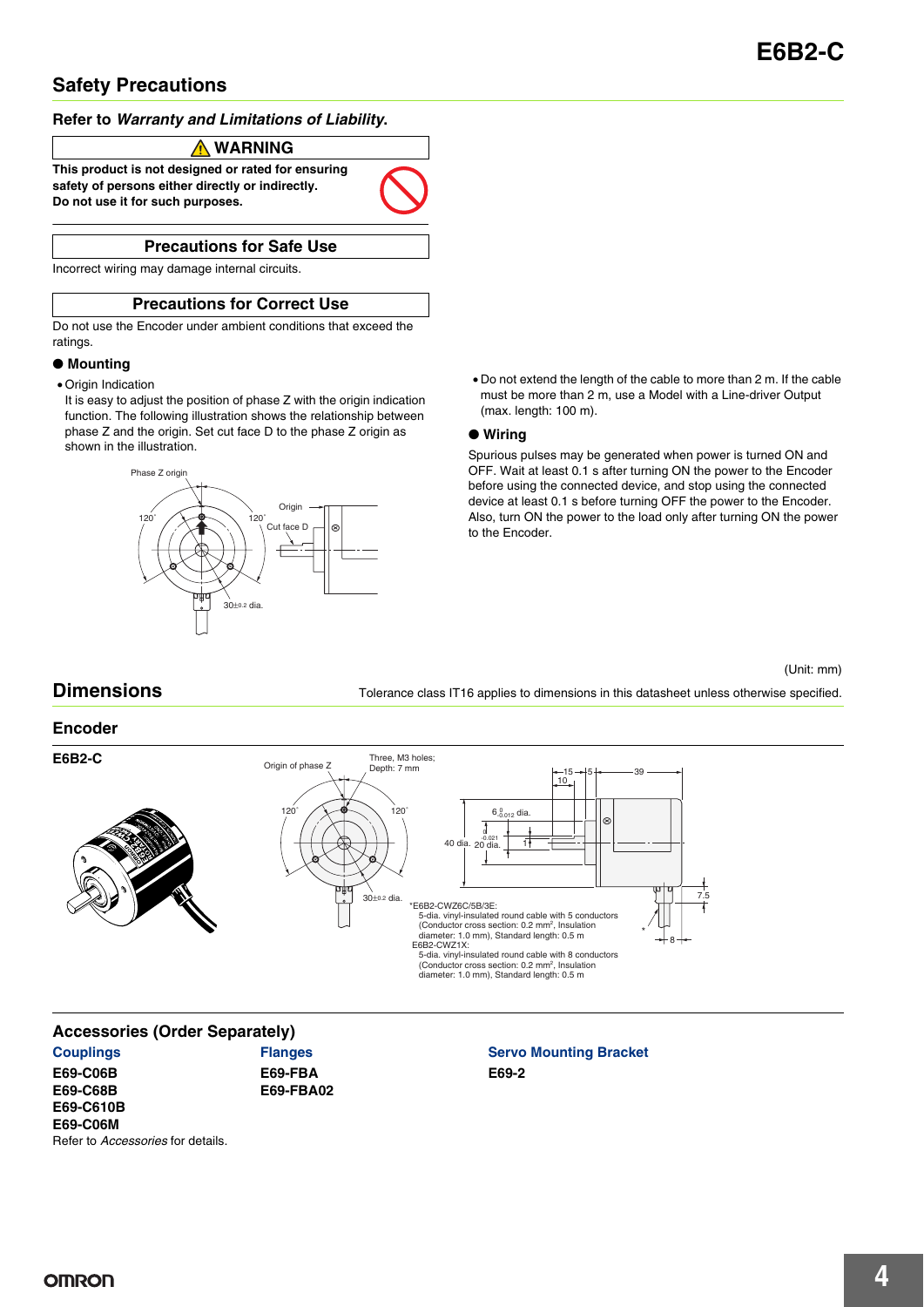#### **Read and Understand This Catalog**

Please read and understand this catalog before purchasing the products. Please consult your OMRON representative if you have any questions or comments.

#### **Warranty and Limitations of Liability**

#### **WARRANTY**

OMRON's exclusive warranty is that the products are free from defects in materials and workmanship for a period of one year (or other period if specified) from date of sale by OMRON.

OMRON MAKES NO WARRANTY OR REPRESENTATION, EXPRESS OR IMPLIED, REGARDING NON-INFRINGEMENT, MERCHANTABILITY, OR FITNESS FOR PARTICULAR PURPOSE OF THE PRODUCTS. ANY BUYER OR USER ACKNOWLEDGES THAT THE BUYER OR USER ALONE HAS DETERMINED THAT THE PRODUCTS WILL SUITABLY MEET THE REQUIREMENTS OF THEIR INTENDED USE. OMRON DISCLAIMS ALL OTHER WARRANTIES, EXPRESS OR IMPLIED.

#### **LIMITATIONS OF LIABILITY**

OMRON SHALL NOT BE RESPONSIBLE FOR SPECIAL, INDIRECT, OR CONSEQUENTIAL DAMAGES, LOSS OF PROFITS OR COMMERCIAL LOSS IN ANY WAY CONNECTED WITH THE PRODUCTS, WHETHER SUCH CLAIM IS BASED ON CONTRACT, WARRANTY, NEGLIGENCE, OR STRICT LIABILITY.

In no event shall the responsibility of OMRON for any act exceed the individual price of the product on which liability is asserted.

IN NO EVENT SHALL OMRON BE RESPONSIBLE FOR WARRANTY, REPAIR, OR OTHER CLAIMS REGARDING THE PRODUCTS UNLESS OMRON'S ANALYSIS CONFIRMS THAT THE PRODUCTS WERE PROPERLY HANDLED, STORED, INSTALLED, AND MAINTAINED AND NOT SUBJECT TO CONTAMINATION, ABUSE, MISUSE, OR INAPPROPRIATE MODIFICATION OR REPAIR.

### **Application Considerations**

#### **SUITABILITY FOR USE**

OMRON shall not be responsible for conformity with any standards, codes, or regulations that apply to the combination of products in the customer's application or use of the products.

At the customer's request, OMRON will provide applicable third party certification documents identifying ratings and limitations of use that apply to the products. This information by itself is not sufficient for a complete determination of the suitability of the products in combination with the end product, machine, system, or other application or use.

The following are some examples of applications for which particular attention must be given. This is not intended to be an exhaustive list of all possible uses of the products, nor is it intended to imply that the uses listed may be suitable for the products:

- Outdoor use, uses involving potential chemical contamination or electrical interference, or conditions or uses not described in this catalog.
- Nuclear energy control systems, combustion systems, railroad systems, aviation systems, medical equipment, amusement machines, vehicles, safety equipment, and installations subject to separate industry or government regulations.
- Systems, machines, and equipment that could present a risk to life or property.

Please know and observe all prohibitions of use applicable to the products.

NEVER USE THE PRODUCTS FOR AN APPLICATION INVOLVING SERIOUS RISK TO LIFE OR PROPERTY WITHOUT ENSURING THAT THE SYSTEM AS A WHOLE HAS BEEN DESIGNED TO ADDRESS THE RISKS, AND THAT THE OMRON PRODUCTS ARE PROPERLY RATED AND INSTALLED FOR THE INTENDED USE WITHIN THE OVERALL EQUIPMENT OR SYSTEM.

#### **PROGRAMMABLE PRODUCTS**

OMRON shall not be responsible for the user's programming of a programmable product, or any consequence thereof.

#### **Disclaimers**

#### **CHANGE IN SPECIFICATIONS**

Product specifications and accessories may be changed at any time based on improvements and other reasons.

It is our practice to change model numbers when published ratings or features are changed, or when significant construction changes are made. However, some specifications of the products may be changed without any notice. When in doubt, special model numbers may be assigned to fix or establish key specifications for your application on your request. Please consult with your OMRON representative at any time to confirm actual specifications of purchased products.

#### **DIMENSIONS AND WEIGHTS**

Dimensions and weights are nominal and are not to be used for manufacturing purposes, even when tolerances are shown.

#### **PERFORMANCE DATA**

Performance data given in this catalog is provided as a guide for the user in determining suitability and does not constitute a warranty. It may represent the result of OMRON's test conditions, and the users must correlate it to actual application requirements. Actual performance is subject to the OMRON Warranty and Limitations of Liability.

#### **ERRORS AND OMISSIONS**

The information in this document has been carefully checked and is believed to be accurate; however, no responsibility is assumed for clerical, typographical, or proofreading errors, or omissions.

2010.8

## **OMRON Corporation Industrial Automation Company**

**In the interest of product improvement, specifications are subject to change without notice.**